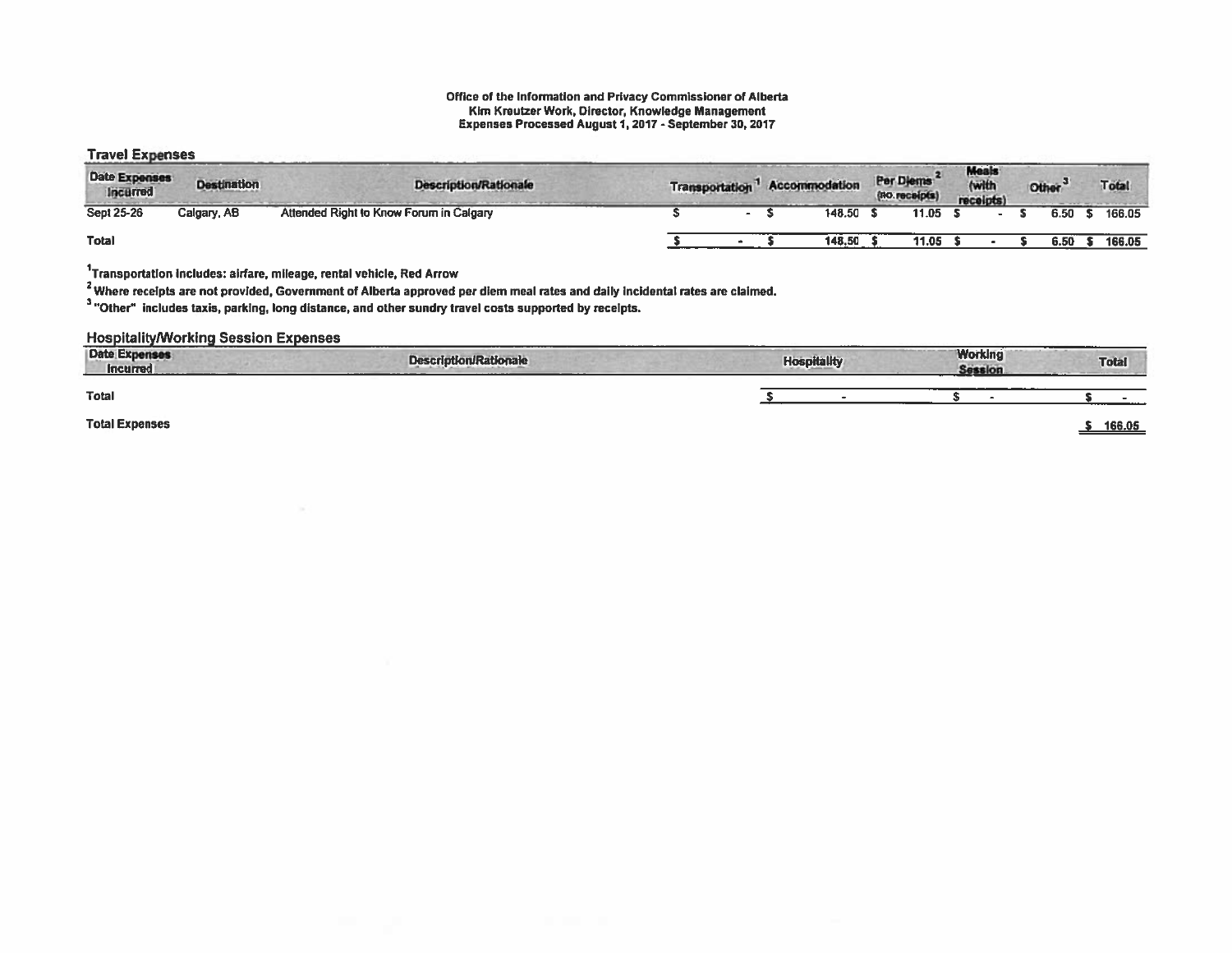

|          |                      | 09-26-17                     |
|----------|----------------------|------------------------------|
| Kim Work | Folio No.            | Room No. : 501               |
|          | A/R Number           | Arrival<br>$1.09 - 25 - 17$  |
|          | Group Code           | Departure : 09-26-17         |
|          | Company<br>$\sim$ 1. | Conf. No. : 60121436         |
|          | Membership No.: PC   | Rate Code: IDU0G             |
|          | Invoice No.          | Page No. $\therefore$ 1 of 1 |

| Date                                                                                                                                                                                                                                                      | <b>Description</b> |                |        | <b>Credits</b> |  |
|-----------------------------------------------------------------------------------------------------------------------------------------------------------------------------------------------------------------------------------------------------------|--------------------|----------------|--------|----------------|--|
| 09-25-17                                                                                                                                                                                                                                                  | *Room Charge       |                | 139.99 |                |  |
| 09-25-17                                                                                                                                                                                                                                                  | 2% CTR             |                | 2.80   |                |  |
| 09-25-17                                                                                                                                                                                                                                                  | 5% GST Room Tax    |                | 7.14   |                |  |
| 09-25-17                                                                                                                                                                                                                                                  | 4% Tourism Levy    |                | 5.71   |                |  |
| Thank you for staying with us! Qualifying points for this stay will automatically be credited to<br>your account. Please tell us about your stay by writing a review here -<br>www.ihgrewardsclub.com/review. We look forward to welcoming you back soon. |                    | <b>Total</b>   | 155.64 | 0.00           |  |
|                                                                                                                                                                                                                                                           |                    | <b>Balance</b> | 155.64 |                |  |

## Guest Signature:

I have received the goods and I or services in the amount shown here on. I agree that my liability for this bill is not waived and agree to be held personally liable in the event that the indicated person, company, or asso



Hotiday Inn Express & Suites Calgary University<br>2373 Banff Trail North West Igary, Alberta Canada T2M 4L2 Telephone: (567) 390-6100 Fax (587) 390-6111 GST R890139793 RT0001